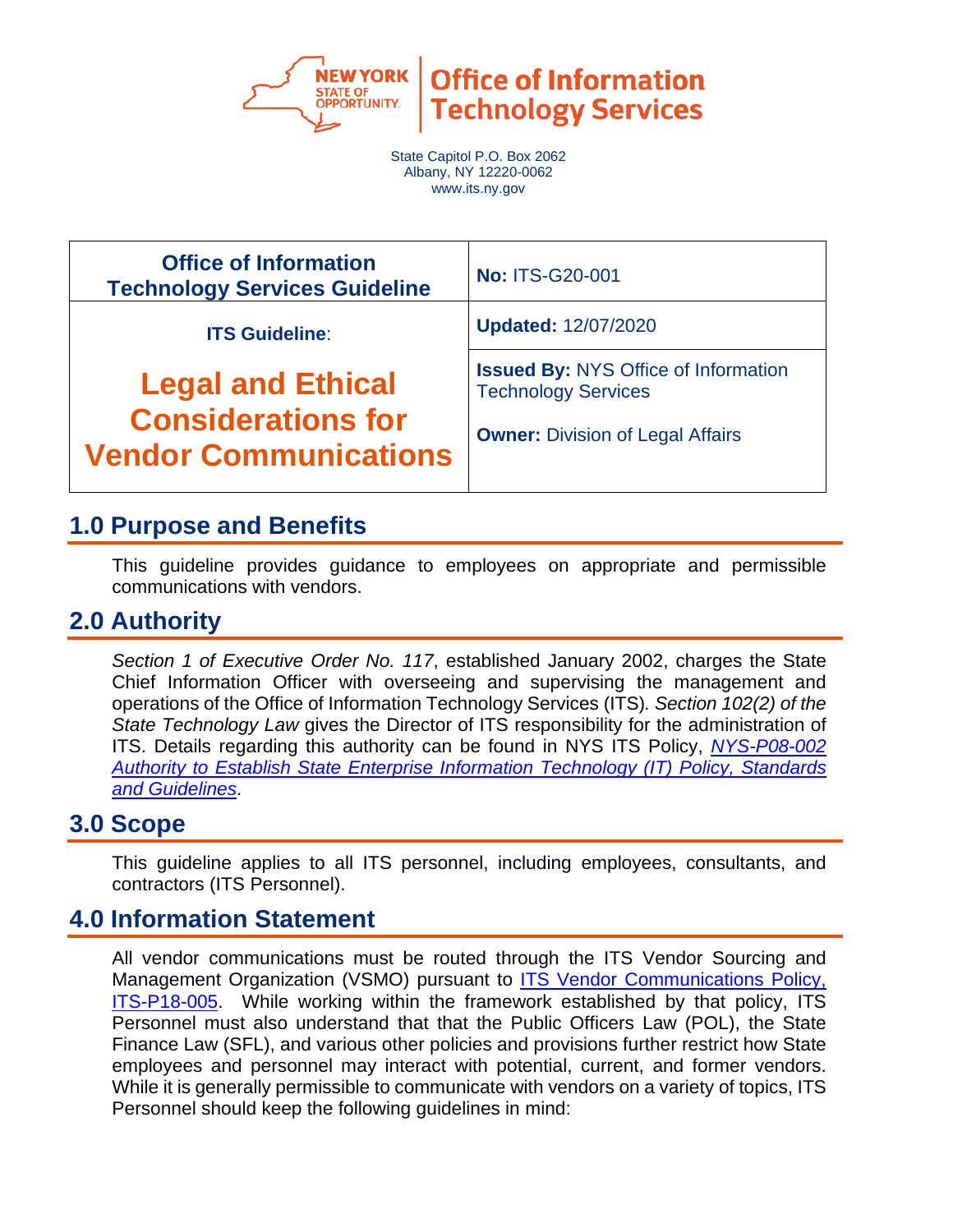#### **4.1 Confidentiality**

Pursuant to the POL, ITS Personnel may not disclose confidential ITS information to vendors. This includes, but is not limited to, possible or planned future procurements, or details of ITS or State information technology infrastructure or cybersecurity systems.

#### **4.2 Conflicts of Interest**

ITS Personnel must also avoid any conduct that may create the appearance of a conflict of interest in their interactions with vendors. A conflict of interest could potentially arise if ITS Personnel appear to: a) favor a specific vendor over other vendors; b) be unduly influenced by a specific vendor; or c) to be engaged in activities that violate the public trust.

To avoid a potential conflict of interest, ITS Personnel should be sure to offer the same opportunities for meetings and discussions to all relevant vendors. When possible, multiple ITS employees should participate in vendor meetings to avoid any inference of impropriety.

ITS Personnel should also be aware that they are prohibited by both the POL and the regulations of the Joint Committee on Public Ethics (JCOPE) from accepting any "gifts" (generally, items valued at over \$15) from vendors. However, items offered by a vendor that do not meet the legal definition of a "gift," such as food and drink valued at \$15 or less, and promotional items without substantial resale value, may be accepted under circumstances that do not give rise to an actual or apparent conflict of interest. ITS employees who receive any gifts from current or potential vendors should immediately seek guidance from the Division of Legal Affairs (DLA).

#### **4.3 Procurement Lobbying Law**

**If a procurement is in a restricted period, ALL vendor communications regarding that procurement must be directed to the agency's Designated Contacts for the procurement. The agency's Designated Contacts for each procurement will be a staff member of the VSMO. Any emails sent to ITS Personnel regarding the procurement must be forwarded to the Designated Contacts.**

ITS Personnel should consult the ITS website or contact ITS VSMO regarding whether a procurement is in a restricted period as defined by the SFL. A restricted period begins with the posting of a solicitation and continues until the final award, which may require contract approval by the Office of the State Comptroller.

Approved ITS Personnel may meet with vendors that are involved in a procurement during a restricted period **but must** limit such conversations to topics other than that particular procurement. ITS Personnel should create or request an agenda prior to such meetings to help limit conversations that may improperly involve the restricted period.

If an employee is unsure whether a topic of conversation is prohibited by the restricted period, the employee should contact the DLA and VSMO prior to any such communications with the vendor.

For more information about the Procurement Lobbying Law, please refer to the guidance issued by the Advisory Council on Procurement Lobbying, at [https://ogs.ny.gov/ACPL/.](https://ogs.ny.gov/ACPL/)